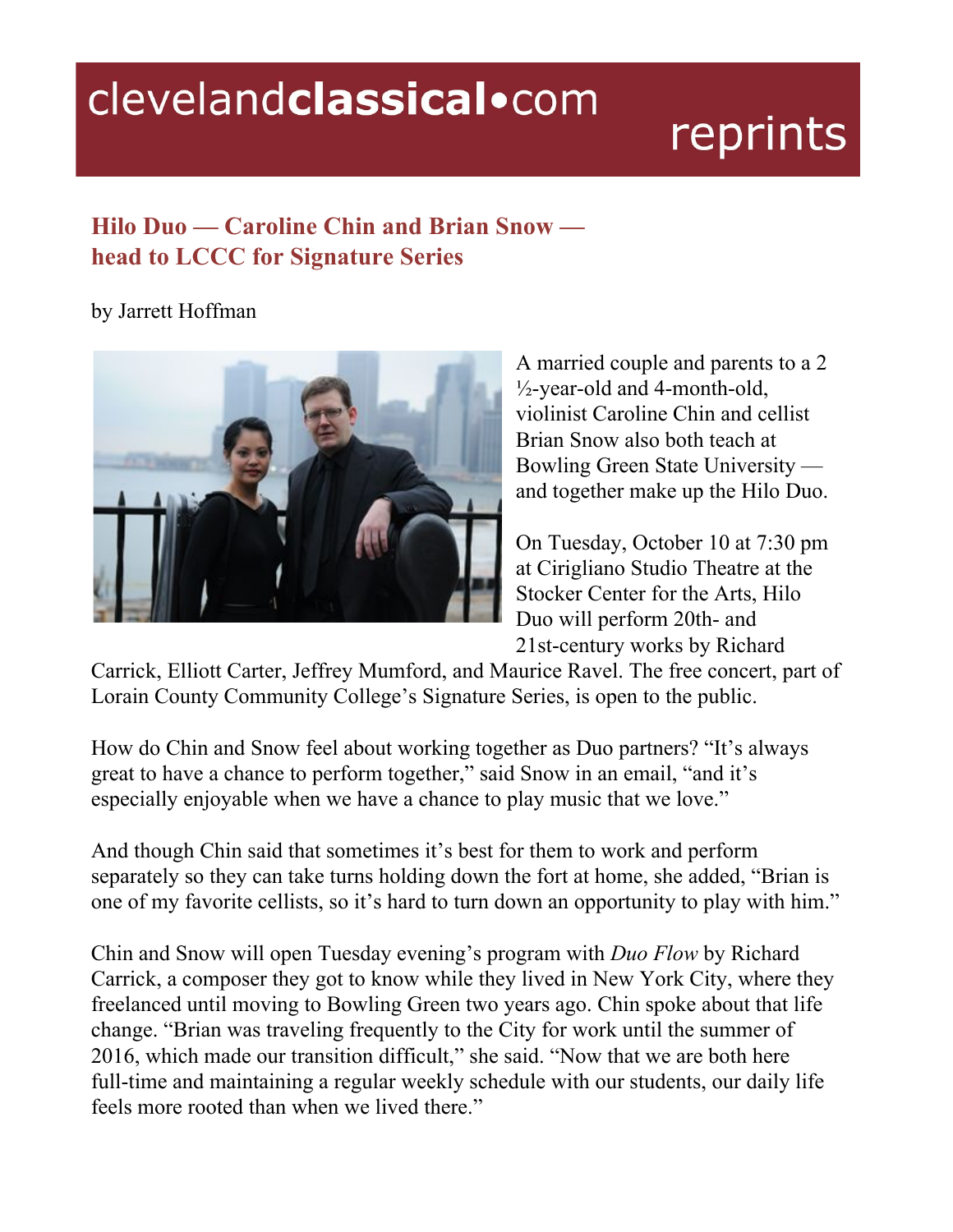Asked about a quote from *The New York Times* in 2012 — the Duo "maintain the frenetic performing and teaching schedules characteristic of New York freelancers" — Chin responded that in that way life has stayed the same. "After teaching full days during the week, we still 'maintain the frenetic schedule' of chasing a toddler and entertaining an infant at home. We get a ton of fulfillment out of those aspects of our lives, so we're happy to be doing it. And maybe we'll have some time to relax when our kids get a little older?"

The Duo has an important history with the next piece on the program, Elliott Carter's *Tre Duetti*. The world premiere recording of that work was included on their album *Elliott Carter: Music for Violin and Cello*, cited by the publication *Sequenza 21* as among the 31 most memorable recordings of 2013.

"The most surprising thing about the *Duetti* is that they're really crowd-pleasers," Snow said, "something we don't usually associate with Carter! They are like miniature distillations of his style, written very near the end of his life, and highly expressive and virtuosic."

They'll follow the Carter with a piece that's new for them, Jeffrey Mumford's *eight aspects of appreciation II*. "We feel like we have really taken to it," Snow said, "and we're excited to be able to perform it for the first time at LCCC."

Snow called the program's closing work, Ravel's *Sonata for violin and cello*, "the greatest masterpiece written for violin and cello duo. It's really thrilling to perform, and it's also been hugely influential on other composers who have written for that instrumentation. If you listen carefully, I believe you can hear echoes of it in several of the other pieces we are performing."

Navigating the combination of their marriage and their close professional partnership has been a challenge. "We feel so lucky to both be doing something we are passionate about at BGSU's College of Musical Arts," Chin said. "We work easily with each other and can always find one another to discuss any work-related items. However, it is really tough to leave work at work. We often continue to debate musical ideas after rehearsals are over or discuss current events at school over dinner…we really need to make an effort to stop working and just be parents to our two kids and dog."

Moving the conversation toward contemporary music, I asked Snow what sparked his interest in the genre. "In high school a friend loaned me a cassette tape of the Kronos Quartet's album *Black Angels*, which included George Crumb's eponymous piece along with Shostakovich's Eighth Quartet and some other really interesting music,"